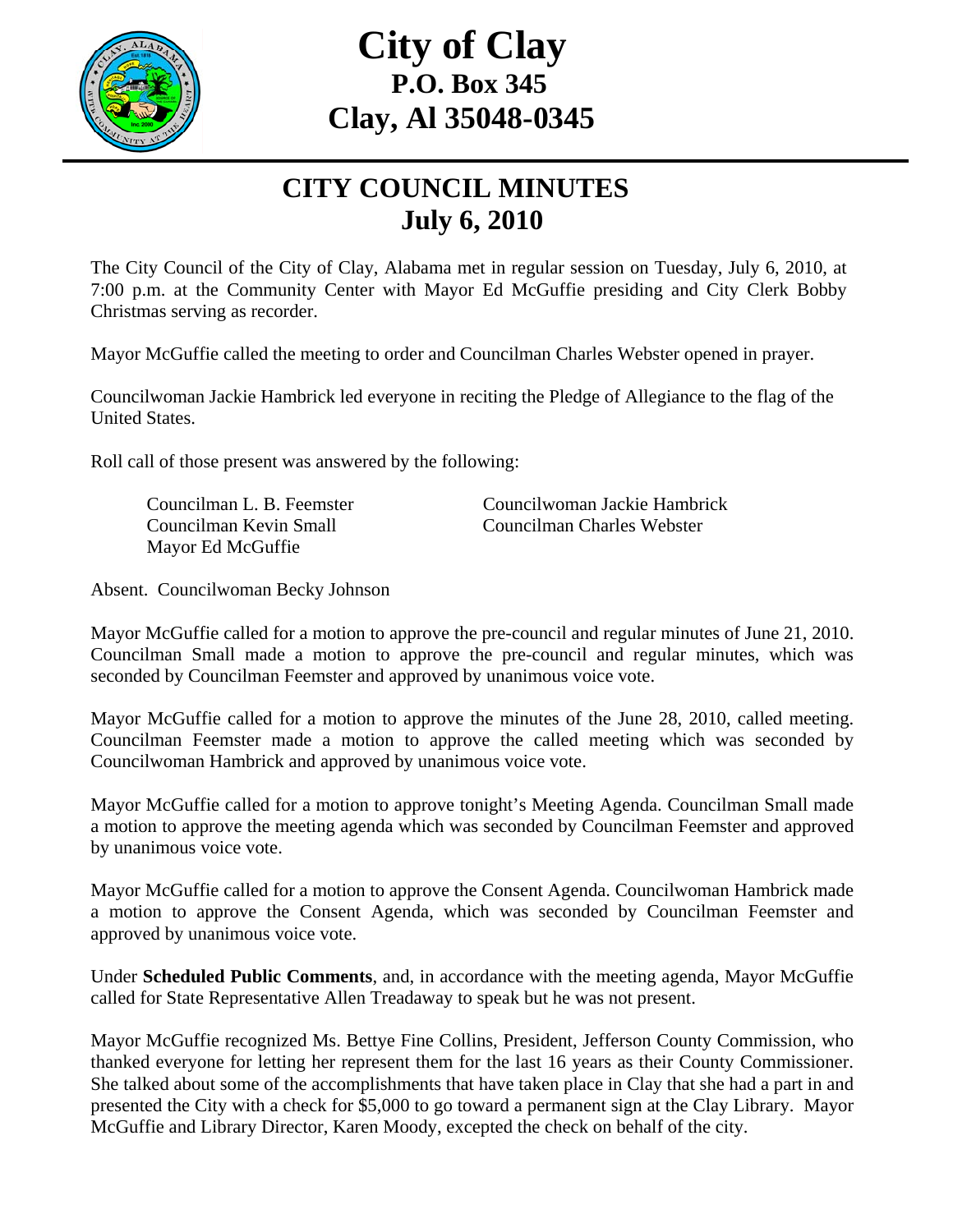

**City Council Meeting July 6, 2010 Page 2** 

Mayor McGuffie recognized Ms. Lynneice Washington who introduced herself as a candidate for District Judge – Place 10. She gave some background information on herself and qualifications for this position and asks for everyone's vote.

Mayor McGuffie introduced Proclamation 2010-05, A Proclamation Recognizing Friends of the Clay Library, which was read by City Clerk Bobby Christmas. Councilman Small made a motion to approve Proclamation 2010-05 which was seconded by Councilman Webster and approved by a unanimous voice vote. Councilwoman Hambrick and Mayor McGuffie gave out certificates of appreciation and a gift certificate to members of the Friends of the Clay Library. Councilwoman Hambrick thanked the Friends of the Clay Library for their hard work at the Library and invited everyone to stay after the council meeting for a reception in their honor. Ms. Lisa Halstead, Director of the Friends of the Clay Library, and Ms. Karen Moody, Library Director, spoke of the accomplishments of the Library since it opened in October 2009.

Mr. Lynn Burch, Building Inspections Superintendent, was recognized for the opening of bids. Mr. Burch announced the first bid opening would be for the paving of a section of Cheryl Drive and Chrissy Drive. He stated that there were 11 bids sent out and two responses. He announced that Butler Contractors bid \$50,262 for Cheryl Drive and \$18,748 for Chrissy Drive. He announced that Norris Paving bid \$51,063.60 for Cheryl Drive and \$19,026.50 for Chrissy Drive.

The next bid was for Harness Circle and Harness Lane. Mr. Burch announced that 11 bids were sent out for this project and two responses. He announced that Butler Contractors bid \$31,847 for Harness Circle and \$4,070 for Harness Lane. He announced that Norris Paving bid \$33,969.60 for Harness Circle and \$4,341.60 for Harness Lane. Mayor McGuffie announced that the apparent low bidder for both projects was Butler Contractors but the bids would be checked out and awarded later.

Mayor McGuffie announced the opening bids for Storm Water / Erosion Control materials for the ballpark. Mr. Burch announced that the bids received did not have a total and would have to be reviewed to check bid totals and equivalent materials bid on. Mr. Burch announced that Central Seed and Supply; Hanes GEO Components, Sunshine Supply Company and Universal Seed and Supply had bid on these materials. The Mayor announced that there was a consultant on this job who would review these bids and make recommendations concerning equivalent materials bid on. Councilman Feemster questioned the number of bids sent out which City Clerk Bobby Christmas responded that there were ten companies the bid was sent to, as well as, being sent to MyDataFax.com who puts bids on their web site for vendors to bid from. The City Clerk announced that the four bidders that Mr. Burch announced submitted bids were bidders that were among the ten individuals that were sent an invitation to bid.

Under **Reports from Standing Committees** Mayor McGuffie recognized Councilman Feemster for a report from the **Public Safety Committee**. Councilman Feemster stated that he did not have anything to report at this time.

Councilwoman Hambrick was recognized for a report from the **Committee on Community Development, Environmental, Historical, Library and Seniors**. Councilwoman Hambrick stated she did not have any additional comments.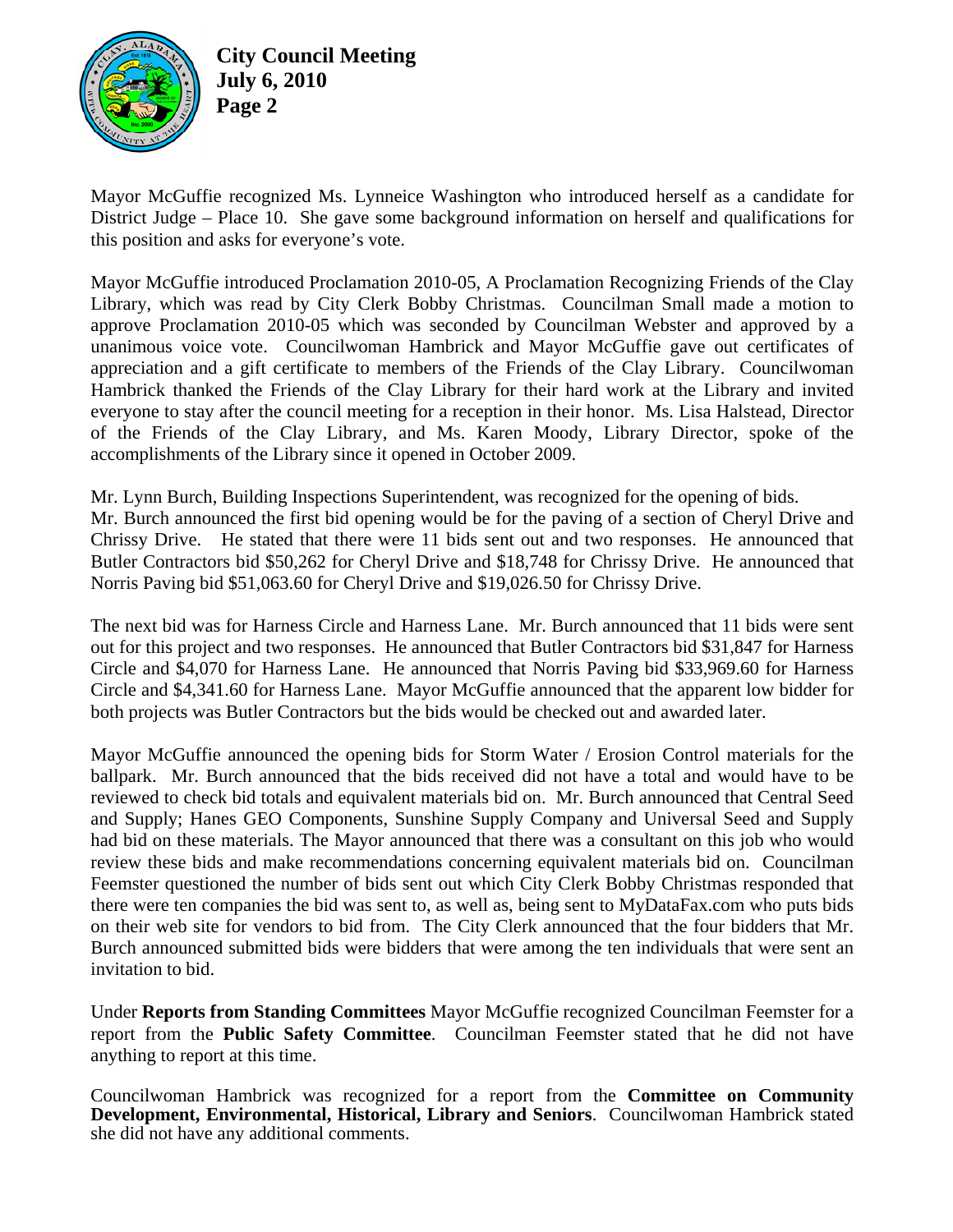

**City Council Meeting July 6, 2010 Page 3** 

Under **Committee on Annexation, Business, Census, Planning & Zoning and Schools**, Councilwoman Johnson was not present to give a report.

Councilman Small was recognized for a report from the **Committee on Building Inspections, Sanitation, Streets and Utilities**. Councilman Small announced that all seven abatement projects that were approved in the last council meeting had been completed. Councilman Small stated that there was a need for another vehicle in Public Works to transport employees and equipment. He announced the state bid list for the type truck needed was \$17,630 and Councilman Small made a motion to purchase a truck off the state bid list to be paid out of the Gas Tax funds. Councilman Feemster seconded the motion which was approved unanimously by a voice vote.

Councilman Webster was recognized for a report from the **Parks and Recreation Committee**. Councilman Webster stated he had nothing to report tonight.

Under **Reading of Petitions, Applications, Complaints, Appeals, Communications, etc.** Mayor McGuffie announced there was nothing to report.

Under the **City Clerk's Report**, City Clerk Bobby Christmas reported on the balances in the 4 & 5 Cent Gasoline Fund =  $$158,819.93$ ; 7 Cent Gasoline Fund =  $$101,524.98$ ; AmFund Account = \$770,299.92; Capital Improvement Fund = \$180,566.74; Concession Stand = \$4,550.97; Contractors Bond =  $$43,287.72$ ; General Fund =  $$612,116.59$ ; Library Fund =  $$6,357.02$ ; Park and Recreation Fund =  $$76.16$ ; and Senior Citizens Fund =  $$1,280.47$ .

Under **Resolutions, Ordinances, Orders and Other Business** Mayor McGuffie called for a motion to enter into Unanimous Consent. Councilman Feemster made a motion to suspend the regular rules of order and enter into Unanimous Consent which was seconded by Councilman Small.

That the motion was put before the Council and a roll call vote was conducted with the results as follows:

Yeas: Council members Feemster, Hambrick, Small, Webster and Mayor McGuffie

Nays: None

Mayor McGuffie introduced Resolution 2010 – 21, A Resolution for Sales Tax Holiday, which was read by City Clerk Bobby Christmas.

Councilman Small made a motion to approve Resolution  $2010 - 21$  which was seconded by Councilman Feemster.

That the motion was put before the Council and a roll call vote was conducted with the results as follows:

Yeas: Council members Feemster, Hambrick, Small, Webster and Mayor McGuffie

Nays: None